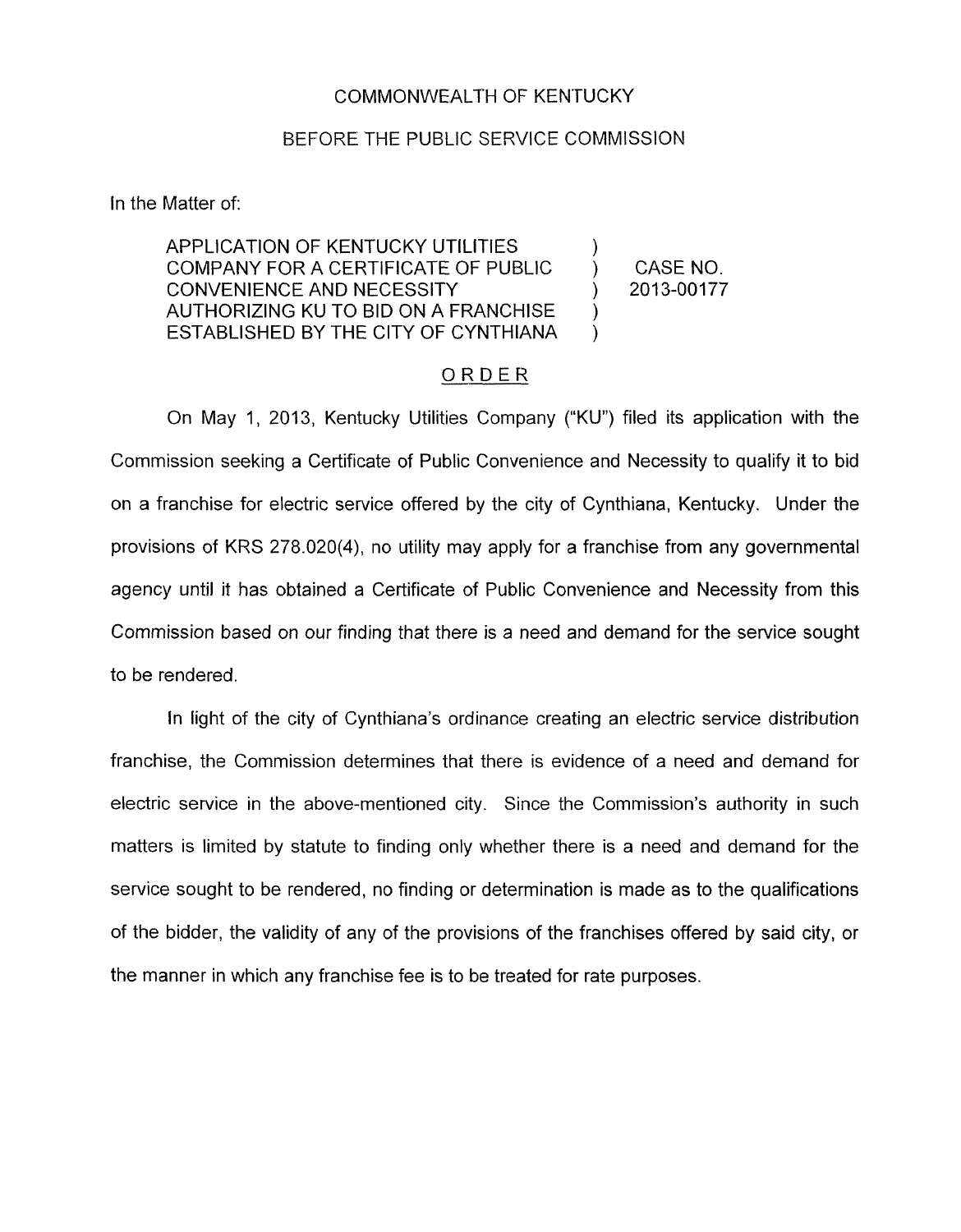IT IS THEREFORE ORDERED that:

1. KU is granted a Certificate of Public Convenience and Necessity that authorizes it to bid on a franchise for electric service offered by the city of Cynthiana, Kentucky.

2. If KU is not the successful bidder, KU shall, within ten days of the award of the franchise at issue, file with the Commission a written notice stating that KU was not the successful bidder.

**3.** If KU is the successful bidder, KU shall, within ten days of the award of the franchise at issue, file with the Commission a copy of the executed franchise agreement.

**4.** Any documents filed pursuant to ordering paragraphs 2 or 3 of this Order shall reference the number of this case and shall be electronically submitted via the Commission's electronic Tariff Filing System.

5. This Order shall not be construed as granting a Certificate of Public Convenience and Necessity to construct utility facilities in said city.

By the Commission



*n*  **ATTEST** Executiv Director